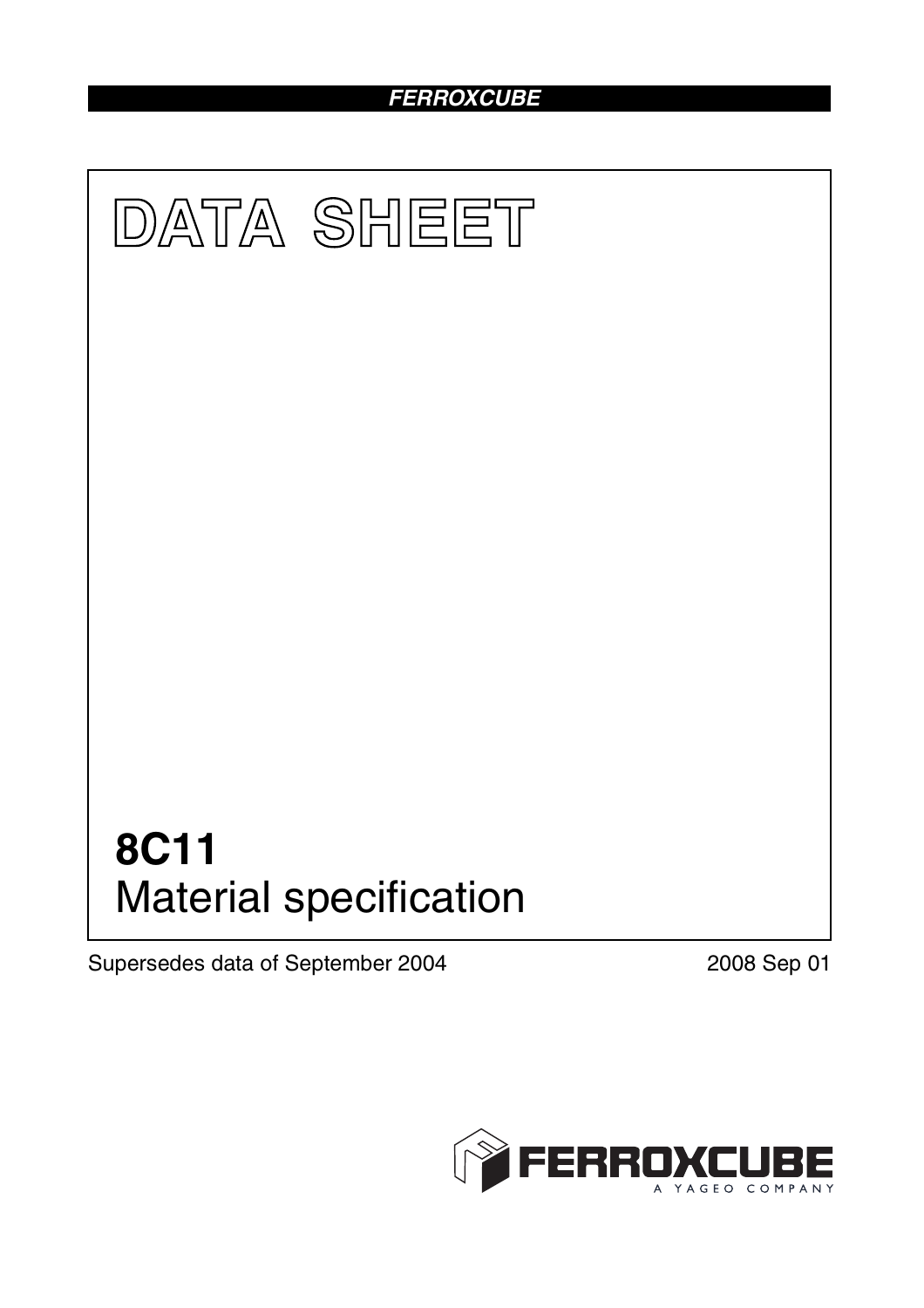# Material specification **8C11**

### **8C11 SPECIFICATIONS**

High permeability specialty NiZn ferrite only used in large toroids and machined products mainly for scientific particle accelerators operating at frequencies up to 1 MHz.

| <b>SYMBOL</b> | <b>CONDITIONS</b>            | <b>VALUE</b>   | <b>UNIT</b>       |
|---------------|------------------------------|----------------|-------------------|
| $\mu_{i}$     | 25 °C; ≤10 kHz;<br>$0.25$ mT | 1200 ± 20%     |                   |
| B             | 25 °C; 10 kHz;<br>1200 A/m   | $\approx$ 310  | mT                |
|               | 100 °C; 10 kHz;<br>1200 A/m  | $\approx$ 210  |                   |
| $\rho$        | DC; 25 $\degree$ C           | $\approx 10^5$ | $\Omega$ m        |
| $T_{\rm C}$   |                              | $\geq$ 125     | $^{\circ}C$       |
| density       |                              | $\approx 5100$ | kg/m <sup>3</sup> |